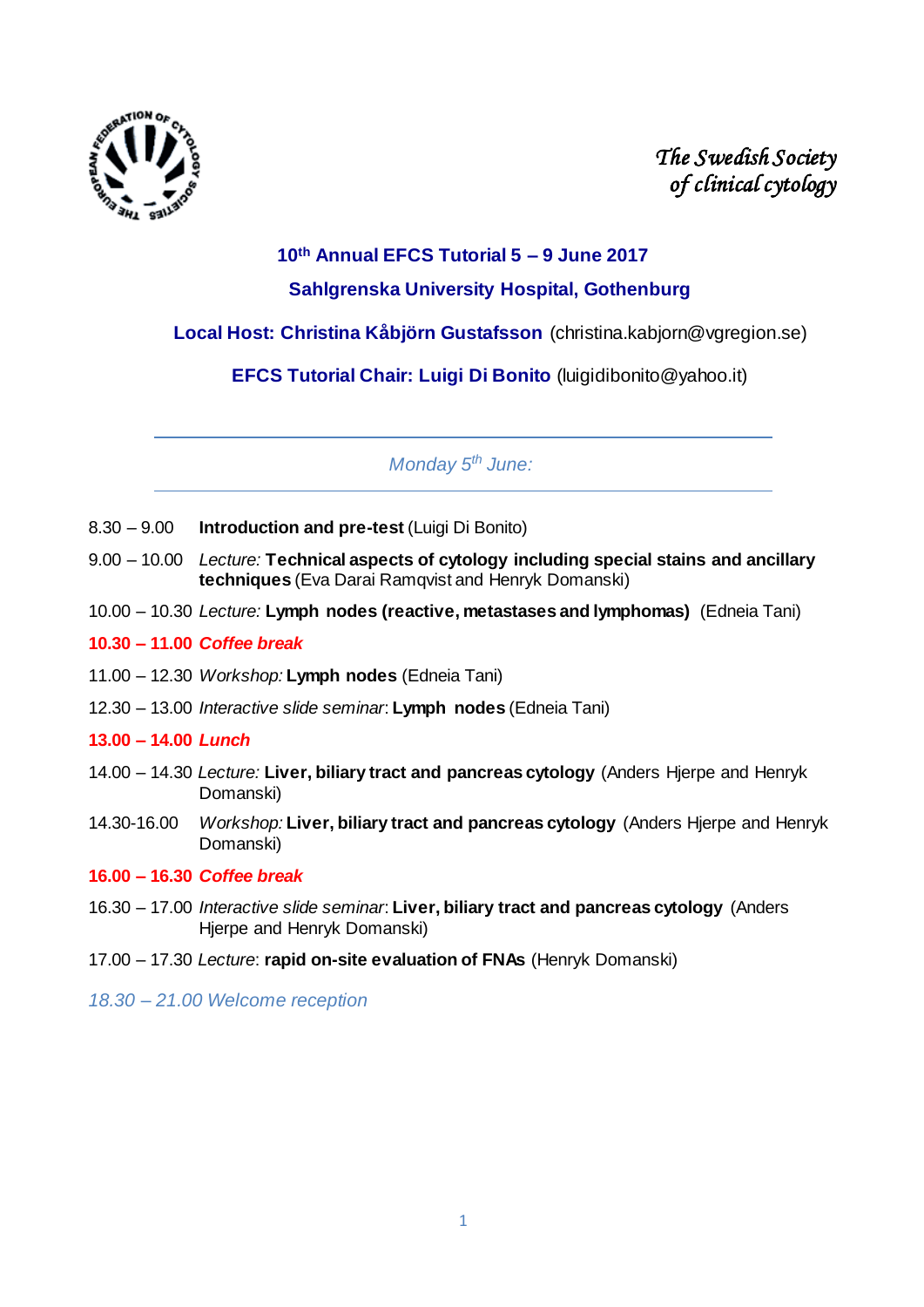# *Tuesday 6 th June:*

- 8.30 9.00 *Lecture:* **Serous effusions (pleura and peritoneum, mesothelioma, metastasis)**  (Anders Hjerpe)
- 9.00 10.30 *Workshop:* **Serous effusions** (Anders Hjerpe)
- **10.30 – 11.00** *Coffee break*
- 11.00 11.30 *Interactive slide seminar*: **Serous effusions** (Anders Hjerpe)
- 11.30 12.00 *Lecture:* **Respiratory tract cytology including EBUS and recent advances** (Lukas Bubendorf)
- 12.00 13.00 *Workshop:* **Respiratory tract cytology** (Lukas Bubendorf)

## **13.00 – 14.00** *Lunch*

- 14.00 14.30 *Workshop (continued):* **Respiratory tract cytology** (Lukas Bubendorf)
- 14.30 15.00 *Interactive slide seminar*: **Respiratory tract cytology** (Lukas Bubendorf)
- 15.00 15.30 *Lecture:* **Salivary glands** (Jerzy Klijanienko)
- 15.30 16.00 *Workshop:* **Salivary glands** (Jerzy Klijanienko)
- **16.00 - 16.30** *Coffee break*
- 16.30 17.30 *Workshop (continued):* **Salivary glands** (Jerzy Klijanienko)
- 17.30 18.00 *Interactive slide seminar:* **Salivary glands** (Jerzy Klijanienko)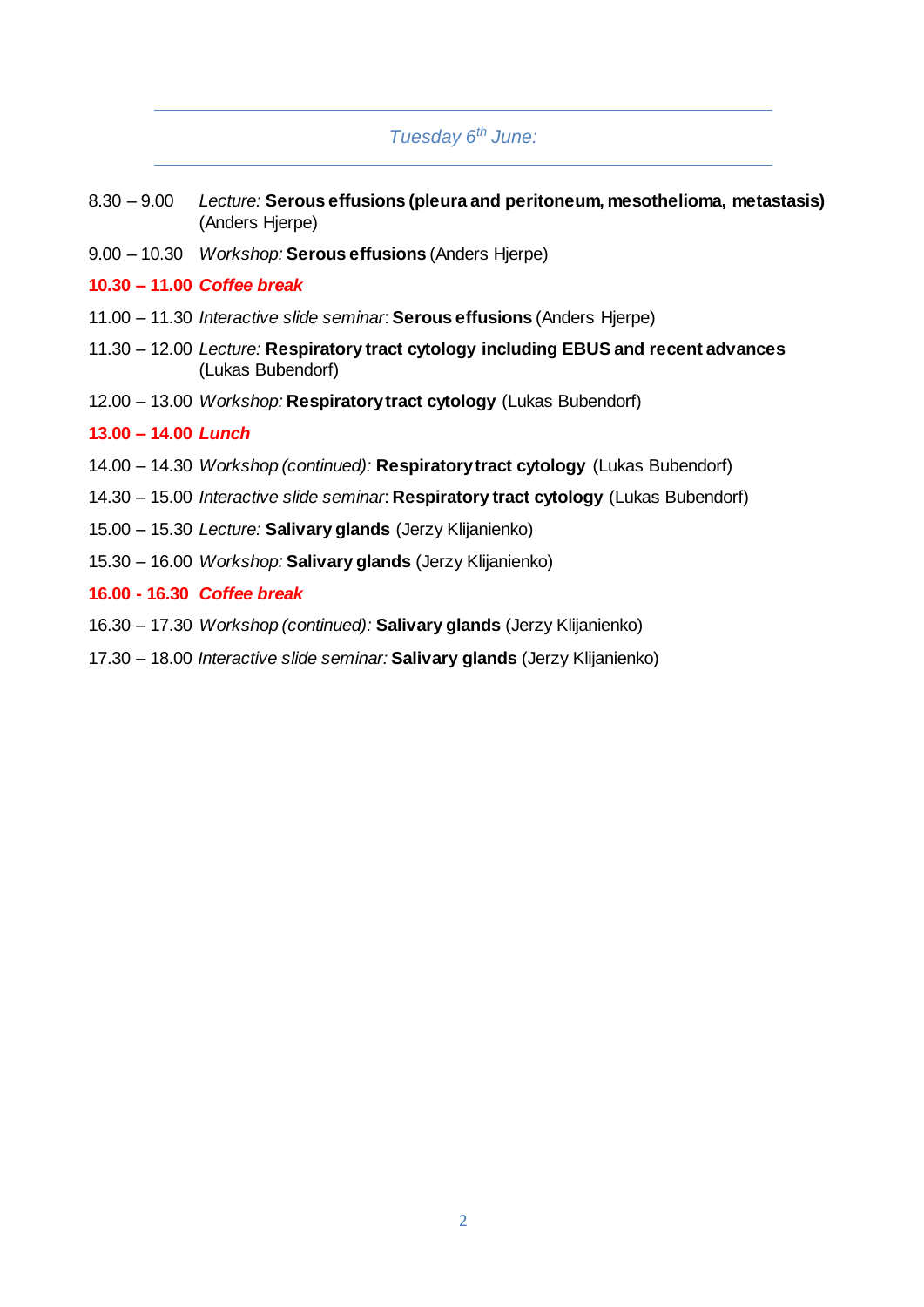# *Wednesday 7 th June:*

- 8.30 9.00 *Lecture:* **Urine cytology – classification, morphology and new techniques**  (Lukas Bubendorf)
- 9.00 10.00 *Workshop:* **Urine cytology** (Lukas Bubendorf)
- 10.00 10.30 *Interactive slide seminar*: **Urine cytology** (Lukas Bubendorf)
- **10.30 – 11.00** *Coffee break*
- 11.00 11.30 *Lecture:* **Cytological diagnostics of breast lesions and new technologies** (Jerzy Klijanienko)
- 11.30 13.00 *Workshop:* **Breast FNAC including immunocytochemistry and cyto-histological correlation** (Jerzy Klijanienko)

#### **13.00 - 14.00** *Lunch*

- 14.00 14.30 *Interactive slide seminar*: **Breast FNAC** (Jerzy Klijanienko)
- 14.30 15.00 *Lecture:* **Thyroid FNA including classification and new technologies** (Beatrix Priollet)
- 15.00 16.00 *Workshop:* **Thyroid FNA** (Beatrix Priollet)
- **16.00 – 16.30** *Coffee break*
- 16.30 17.00 *Interactive slide seminar:* **Thyroid FNA** (Beatrix Priollet)
- *17.30 – 23.00 Visit to the archipelago and dinner*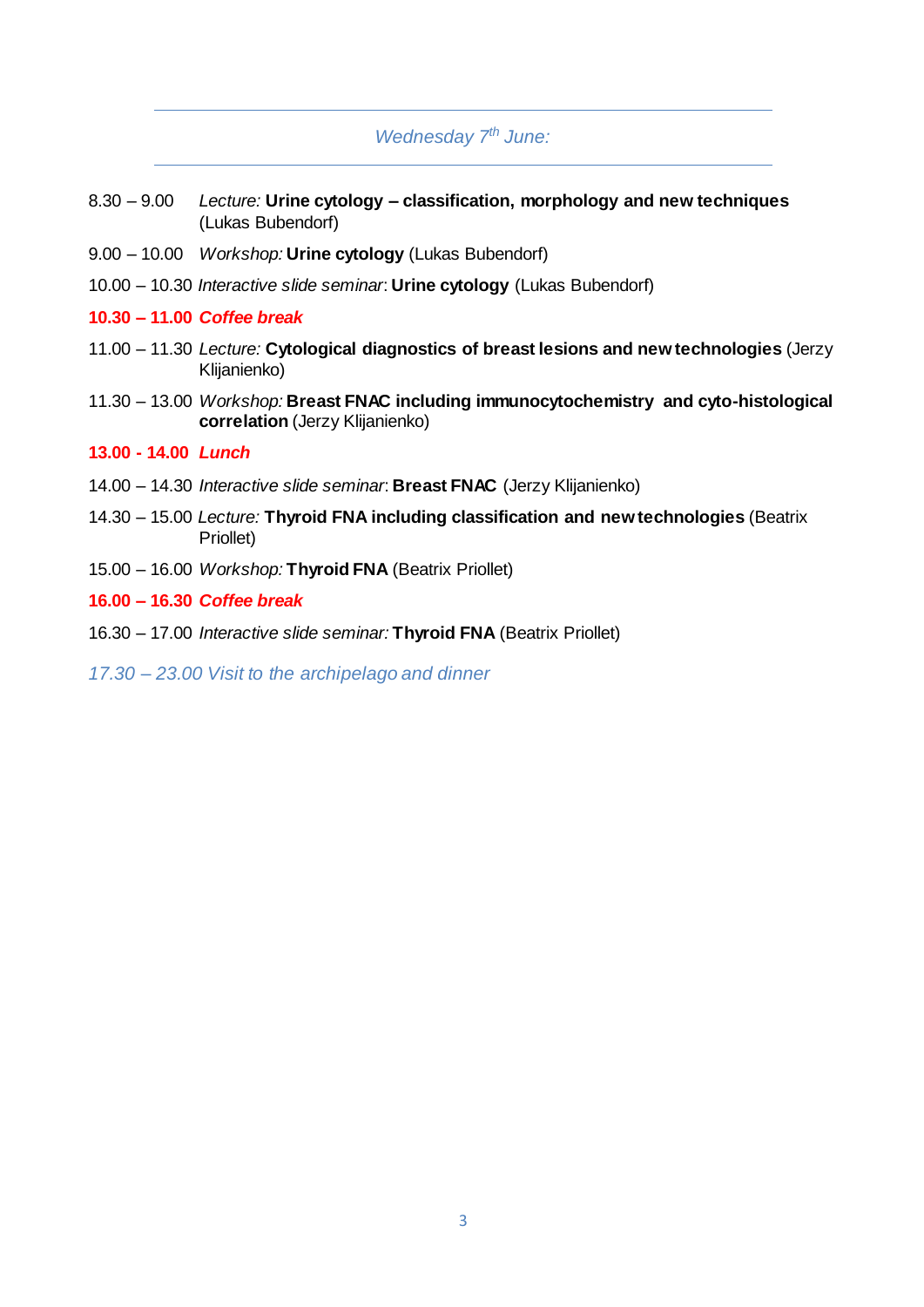# *Thursday 8 th June:*

- 8.45 9.45 *Lecture:* **Gynaecological cytology – technical aspects (staining, liquid-based and conventional cytology) and HPV test in primary screening** (Anders Hjerpe)
- 9.45 10.30 *Lecture:* **Classification, reactive changes, low- and high-grade squamous intraepithelial lesions, squamous cell carcinoma and ASC** (Roberto Dina)
- **10.30 – 11.00** *Coffee break*
- 11.00 12.30 *Workshop:* **Squamous lesions, reactive changes and ASC (conventional and liquid-based cytology)** (Roberto Dina/Giovanni Negri)
- 12.30 13.00 *Lecture:* **Glandular lesions, reactive changes and AGC** (Giovanni Negri)

#### **13.00 – 14.00** *Lunch*

- 14.00 15.30 *Workshop:* **Glandular lesions, reactive changes and AGC (conventional and liquid-based cytology)** (Giovanni Negri/Roberto Dina)
- 15.30 16.00 *Lecture:* **New technologies in cervical cytology** (Giovanni Negri)

#### **16.00 – 16.30** *Coffee break*

- 16.30 17.00 *Interactive slide seminar:* **Gynecological cytology** (Luigi Di Bonito)
- 17.00 17.30 *Lecture:* **Eurocytology** (Roberto Dina)

## *Friday 9 th June:*

- 8.30 9.00 *Lecture:* **Low-grade and ASC-US cytology with HPV triage; outcome and indication for follow-up** (Amanda Herbert)
- 9.00 10.30 *Workshop:* **Squamous and glandular lesions and look-alikes, ASC, AGC (conventional and liquid-based cytology)** (Amanda Herbert, Giovanni Negri, Roberto Dina)

#### **10.30 – 11.00** *Coffee break*

- 11.00 12.00 *Interactive slide seminar:* **Gynecological cytology** (Luigi Di Bonito)
- 12.00 12.30 **Post-test and feedback discussion** (Luigi Di Bonito)